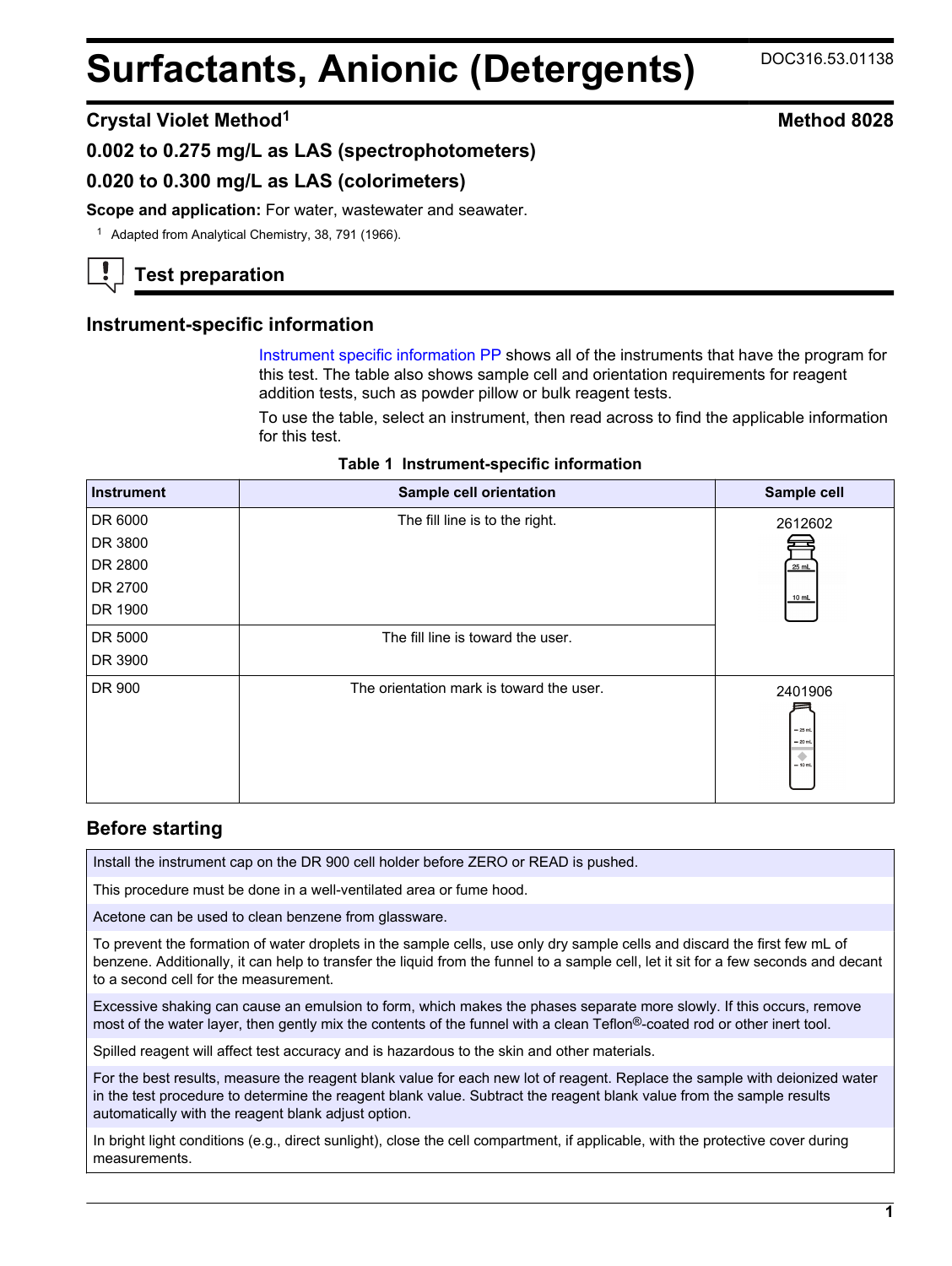Do not use the Pour-Thru Cell or sipper module (for applicable instruments) with this test.

Review the Safety Data Sheets (MSDS/SDS) for the chemicals that are used. Use the recommended personal protective equipment.

Dispose of reacted solutions according to local, state and federal regulations. Refer to the Safety Data Sheets for disposal information for unused reagents. Refer to the environmental, health and safety staff for your facility and/or local regulatory agencies for further disposal information.

# **Items to collect**

| <b>Description</b>                                                                                                                    | Quantity        |
|---------------------------------------------------------------------------------------------------------------------------------------|-----------------|
| Benzene, ACS                                                                                                                          | 40 mL           |
| Buffer Solution, sulfate-type                                                                                                         | $10 \text{ mL}$ |
| Detergent Reagent Powder Pillows                                                                                                      |                 |
| Clippers (for powder pillows)                                                                                                         |                 |
| Cylinder, graduated, 25-mL                                                                                                            |                 |
| Cylinder, graduated, 50-mL                                                                                                            |                 |
| Cylinder, graduated, 500-mL                                                                                                           |                 |
| Funnel, separatory, 500-mL                                                                                                            | 1               |
| Sample cells (For information about sample cells, adapters or light shields, refer to Instrument-<br>specific information on page 1.) | 2               |
| Support Ring, 4-inch                                                                                                                  | 1               |
| Support Ring Stand, 5 x 8 inch base                                                                                                   |                 |

Refer to [Consumables and replacement items](#page-5-0) on page 6 for order information.

## **Sample collection and storage**

- Collect samples in clean glass or plastic bottles.
- Analyze the samples as soon as possible for best results.
- To preserve samples for later analysis, keep the samples at or below 6 °C (43 °F) for up to 48 hours.
- Let the sample temperature increase to room temperature before analysis.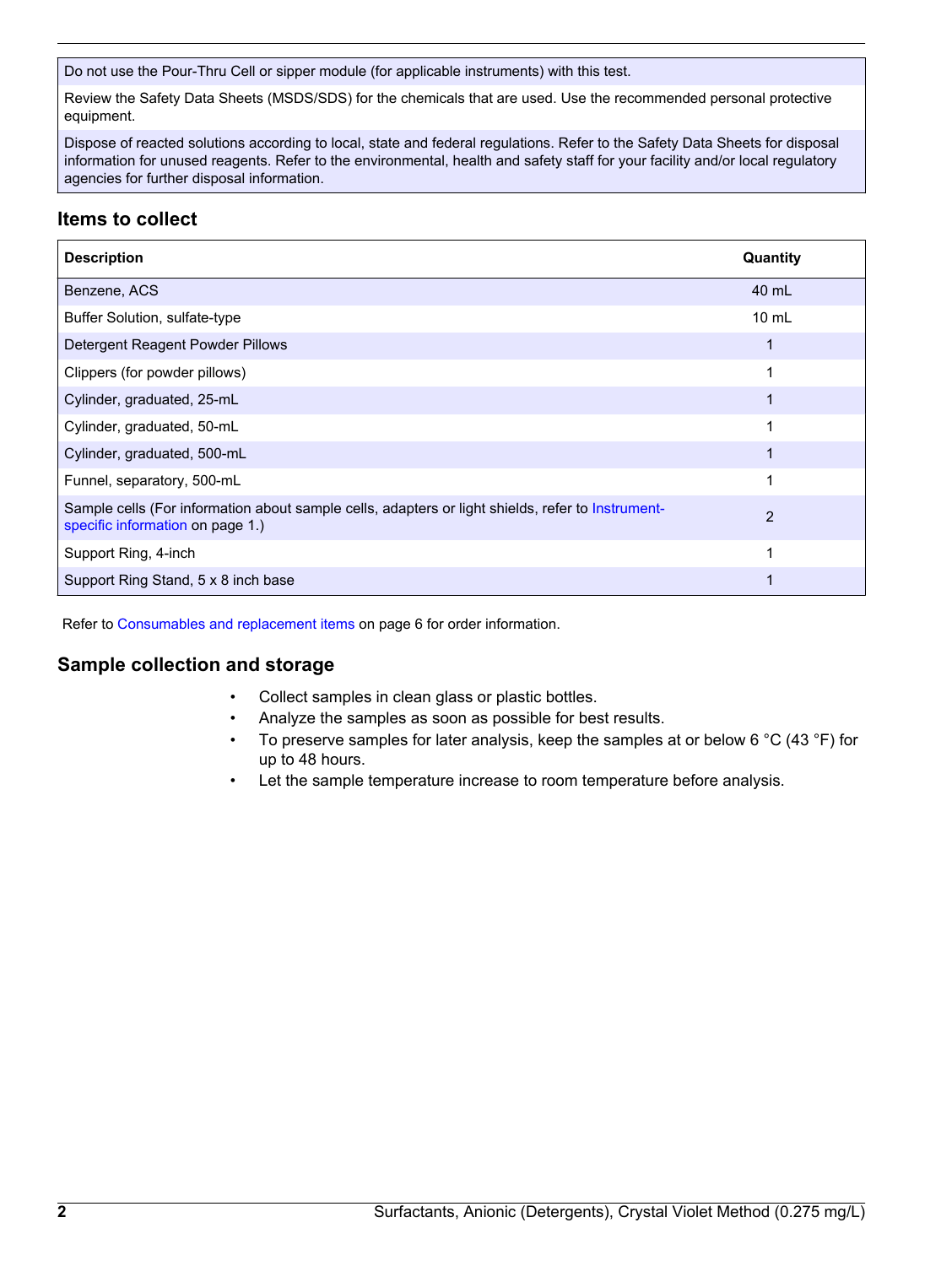# **Powder pillow procedure**



**1.** Start program **710 Surfactants**. For information about sample cells, adapters or light shields, refer to [Instrument](#page-0-0)[specific information](#page-0-0) on page 1.

*Note: Although the program name can be different between instruments, the program number does not change.*



**2.** Fill a clean 500-mL graduated cylinder to the 300-mL mark with sample.



**3.** Pour the sample from the cylinder to a clean 500-mL separatory funnel.



**4.** Add 10 mL of Sulfate Buffer Solution.



**5.** Close the funnel. Shake the funnel for 5 seconds



**6.** Add the contents of one Detergent Reagent Powder Pillow to the funnel.



**7.** Close the funnel and shake until the powder dissolves completely. The powder will dissolve slowly.



**8.** Add 30 mL of benzene to the funnel.



**9.** Close the funnel and shake gently for one minute.



**10.** Put the funnel in the support stand.



**11.** Start the instrument timer. A 30-minute reaction time starts.



**12.** When the timer expires, remove the stopper and drain the bottom water layer. Collect this water for safe disposal.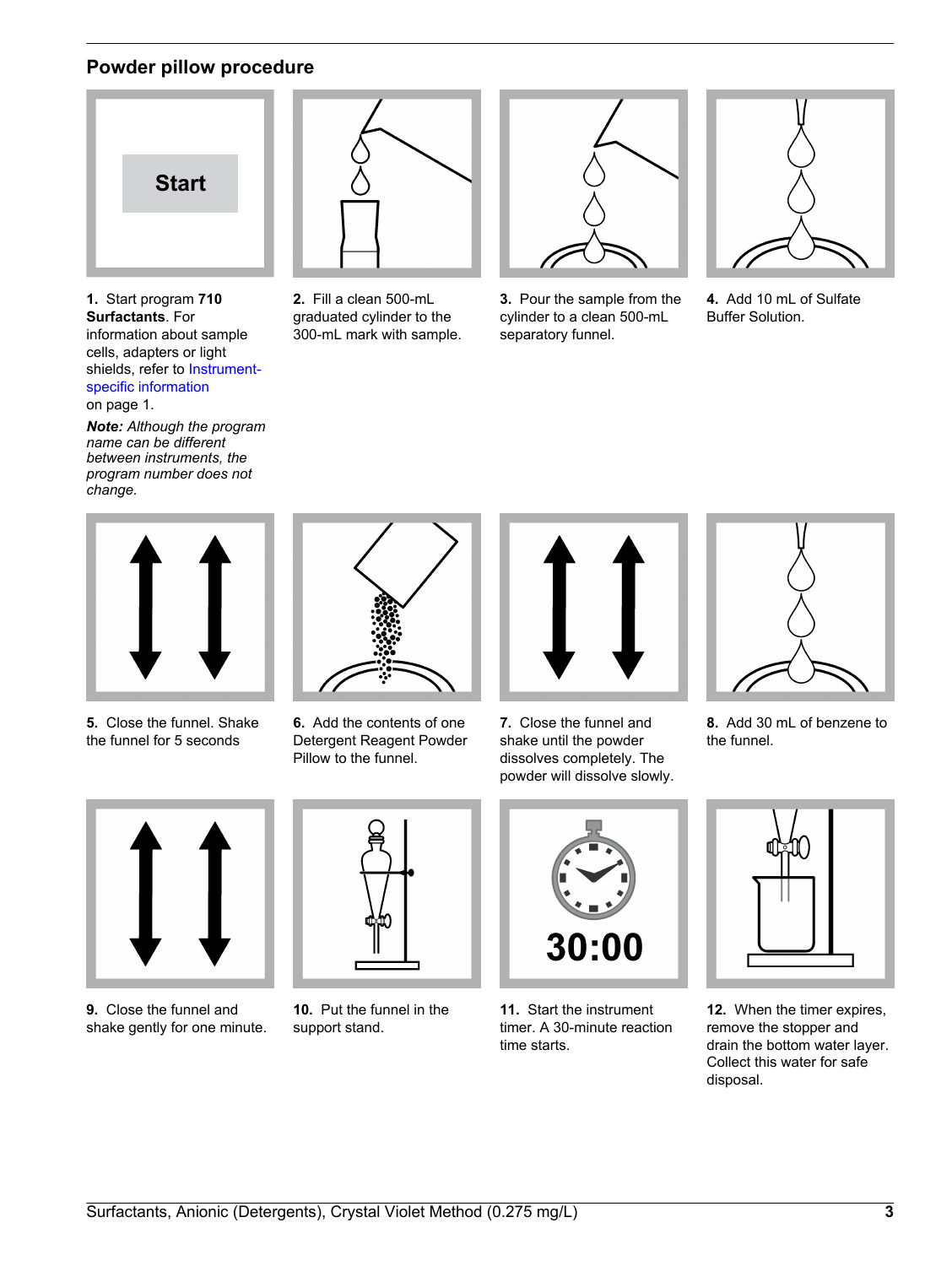

**13. Prepare the sample:** Drain the top benzene layer into a clean sample cell. Close the sample cell. Do not filter the benzene layer before color measurement. Filtration removes the blue color.



**14. Prepare the blank:** Fill another sample cell to the 10-mL mark with pure benzene. Close the sample cell.



**15.** Clean the blank sample cell.



**16.** Insert the blank into the cell holder.





**18.** Clean the prepared

sample cell.



**19.** Insert the prepared sample into the cell holder.



**20.** Push **READ**. Results show in mg/L LAS.

| 17. Push ZERO. The       |  |
|--------------------------|--|
| display shows 0.000 mg/L |  |
| LAS.                     |  |

# **Interferences**

| Interfering substance | Interference level                                                           |
|-----------------------|------------------------------------------------------------------------------|
| Chloride              | High amounts of chloride, such as in brines and seawater, cause low results. |
| Perchlorate ions      | Interfere at all levels                                                      |
| Periodate ions        | Interfere at all levels                                                      |

# **Accuracy check**

## **Standard additions method (sample spike)**

Use the standard additions method (for applicable instruments) to validate the test procedure, reagents and instrument and to find if there is an interference in the sample. Items to collect:

- Detergent Voluette<sup>®</sup> Ampule Standard, 60-mg/L LAS
- Ampule breaker
- Pipet, TenSette®, 0.1–1.0 mL and tips
- **1.** Use the test procedure to measure the concentration of the sample, then keep the (unspiked) sample in the instrument.
- **2.** Go to the Standard Additions option in the instrument menu.
- **3.** Select the values for standard concentration, sample volume and spike volumes.
- **4.** Open the standard solution.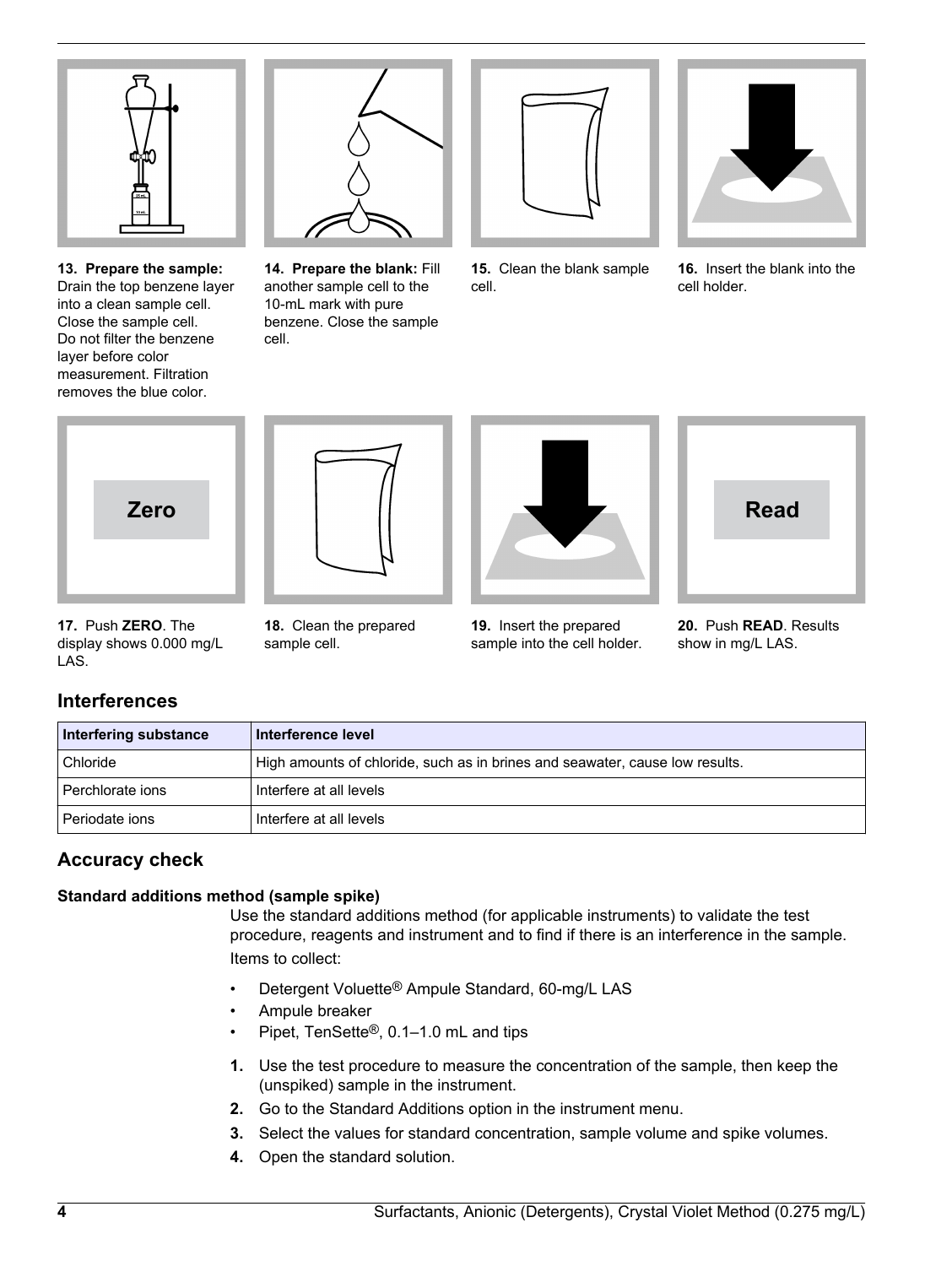- **5.** Prepare three spiked samples: use the TenSette pipet to add 0.1 mL, 0.2 mL and 0.3 mL of the standard solution, respectively, to three 300-mL portions of fresh sample. Mix well.
- **6.** Use the test procedure to measure the concentration of each of the spiked samples. Start with the smallest sample spike. Measure each of the spiked samples in the instrument.
- **7.** Select **Graph** to compare the expected results to the actual results.

*Note: If the actual results are significantly different from the expected results, make sure that the sample volumes and sample spikes are measured accurately. The sample volumes and sample spikes that are used should agree with the selections in the standard additions menu. If the results are not within acceptable limits, the sample may contain an interference.*

#### **Standard solution method**

Use the standard solution method to validate the test procedure, the reagents and the instrument.

Items to collect:

- Detergent Voluette<sup>®</sup> Ampule Standard, 60 mg/L LAS
- 1-L volumetric flask, Class A
- 3-mL volumetric pipet, Class A and pipet filler safety bulb
- Deionized water
- **1.** Prepare a 0.180 mg/L LAS standard solution as follows:
	- **a.** Use a pipet to add 3.0 mL of 60 mg/L LAS standard solution into the volumetric flask.
	- **b.** Dilute to the mark with deionized water. Mix well. Prepare this solution daily.
- **2.** Use the test procedure to measure the concentration of the prepared standard solution.
- **3.** Compare the expected result to the actual result.

*Note: The factory calibration can be adjusted slightly with the standard adjust option so that the instrument shows the expected value of the standard solution. The adjusted calibration is then used for all test results. This adjustment can increase the test accuracy when there are slight variations in the reagents or instruments.*

#### **Method performance**

The method performance data that follows was derived from laboratory tests that were measured on a spectrophotometer during ideal test conditions. Users can get different results under different test conditions.

| Program | <b>Standard</b> | Precision (95% confidence interval) | <b>Sensitivity</b><br>Concentration change per 0.010 Abs change |  |
|---------|-----------------|-------------------------------------|-----------------------------------------------------------------|--|
| 710     | 0.180 mg/L LAS  | 0.172-0.188 mg/L LAS                | $0.002$ mg/L LAS                                                |  |

## **Summary of method**

Detergents, ABS (alkyl benzene sulfonate) or LAS (linear alkylate sulfonate) are determined by association with crystal violet dye and extraction of the ion-pair complex into benzene. The measurement wavelength is 605 nm for spectrophotometers or 610 nm for colorimeters.

#### **Pollution prevention and waste management**

Reacted samples contain benzene and must be disposed of as a hazardous waste. Dispose of reacted solutions according to local, state and federal regulations.